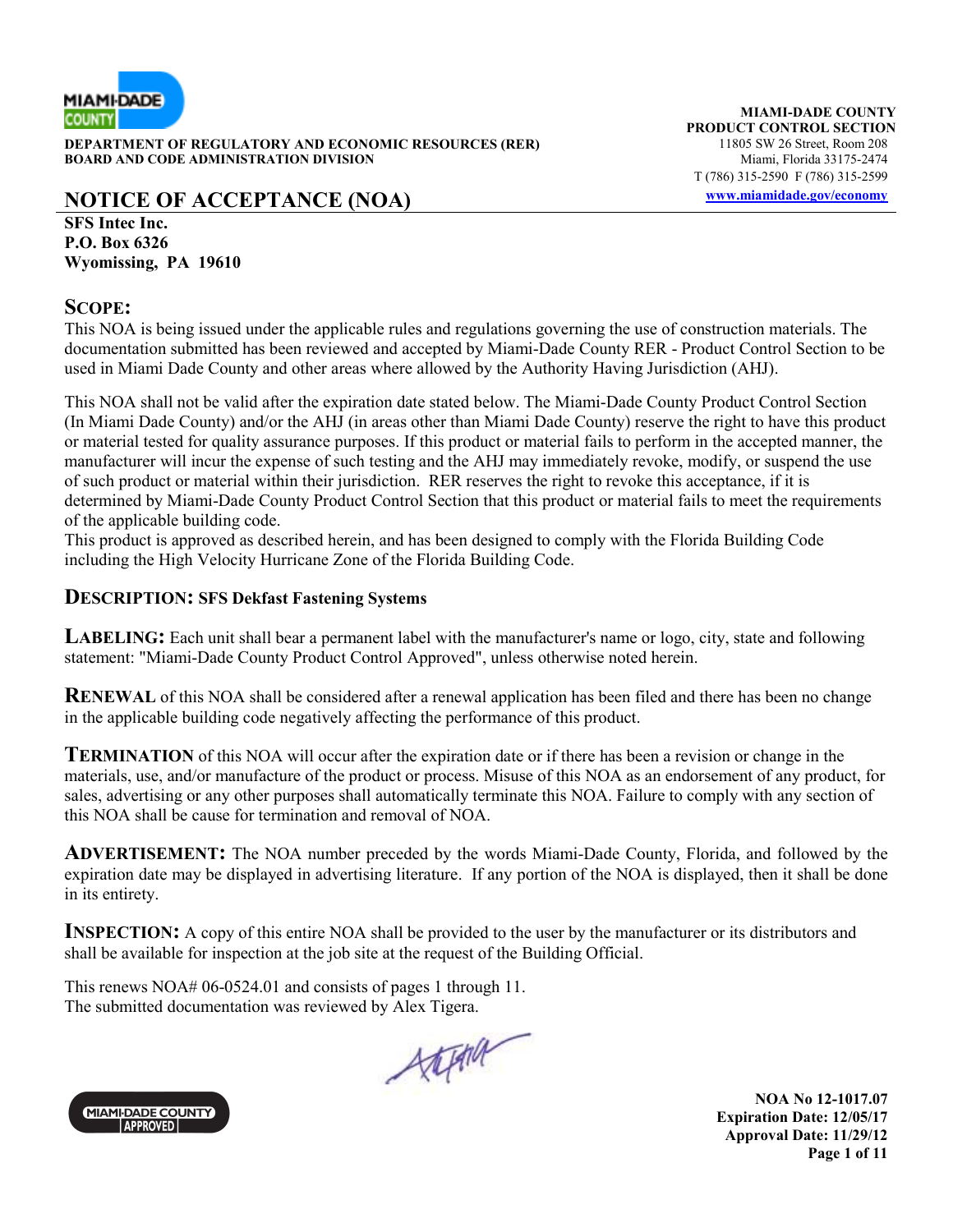## **ROOFING COMPONENT APPROVAL**

| Category:            | Roofing          |
|----------------------|------------------|
| <b>Sub-Category:</b> | Roofing Fastener |
| <b>Material:</b>     | Steel            |

## **TRADE NAMES OF PRODUCTS MANUFACTURED OR LABELED BY APPLICANT**

### **FASTENERS:**

| Product                              | <b>Dimensions</b>                                                                                | <b>Test</b>                      | <b>Product Description</b>                                                                                                                                                       |
|--------------------------------------|--------------------------------------------------------------------------------------------------|----------------------------------|----------------------------------------------------------------------------------------------------------------------------------------------------------------------------------|
|                                      |                                                                                                  | <b>Specifications</b>            |                                                                                                                                                                                  |
| Dekfast 12                           | # 12 dia. x 8" max. length; #3<br>Phillips modified truss head.                                  | <b>TAS 114</b><br><b>TAS 117</b> | Truss head modified BP type, milled slot self-<br>drilling point, 13 threads per inch, carbon steel<br>fastener for use on steel and wood decks.<br>With Sentri (black) coating. |
| Dekfast 12 Hex                       | # 12 dia. x $8''$ max. length; $1/4''$<br>hex head.                                              | <b>TAS 114</b><br><b>TAS 117</b> | Hex head modified BP type, milled slot, self-<br>drilling point, 13 threads per inch, carbon steel<br>fastener for use on steel and wood decks.<br>With Sentri (black) coating.  |
| Dekfast 14                           | # 14 dia. x 12" max. length; #3<br>Phillips modified truss head.                                 | <b>TAS 114</b><br><b>TAS 117</b> | Truss head modified BP type, self-drilling<br>point, 13 threads per inch, carbon steel<br>fastener for use on steel, wood or concrete<br>decks. With Sentri (black) coating.     |
| Dekfast 15 HS &<br>Dekfast 15 Belted | #15 dia. x 14" max. length; #3<br>Phillips modified truss head.                                  | <b>TAS 114</b><br><b>TAS 117</b> | Truss Head, modified BP type, self-drilling<br>point, 13 threads per inch, carbon fastener for<br>use on concrete, steel and wood decks. With<br>Sentri (black) coating.         |
| Dekfast DekSpike                     | .250" dia. $x$ 14" max. one piece<br>hammer-in concrete anchor with<br>.500" mushroom head       | <b>TAS 114</b><br><b>TAS 117</b> | Mushroom head hammer driven anchor for<br>attachment of insulation, membrane and wood<br>blocking.                                                                               |
| Dekfast DekLite                      | 11/16" glass reinforced nylon<br>threaded fastener with 1/4" square<br>drive, max. length of 10" | <b>TAS 114</b><br><b>TAS 117</b> | Non penetrating fastener for use in gypsum,<br>lightweight concrete and structural cement<br>fiber decks in combination with hex plate or<br>proprietary membrane plates         |
| Dekfast K-Fast                       | .333" dia. x 8" max. length; #3<br>Phillips head.                                                | <b>TAS 114</b><br><b>TAS 117</b> | Phillips Head, carbon fastener for use on steel<br>decks. With Sentri (black) coating.                                                                                           |
| <b>TPR Peel Rivet</b>                |                                                                                                  | <b>TAS 114</b><br><b>TAS 117</b> | Rivet for insulation or membrane attachment<br>to steel, cementitious wood fiber or gypsum<br>decks.                                                                             |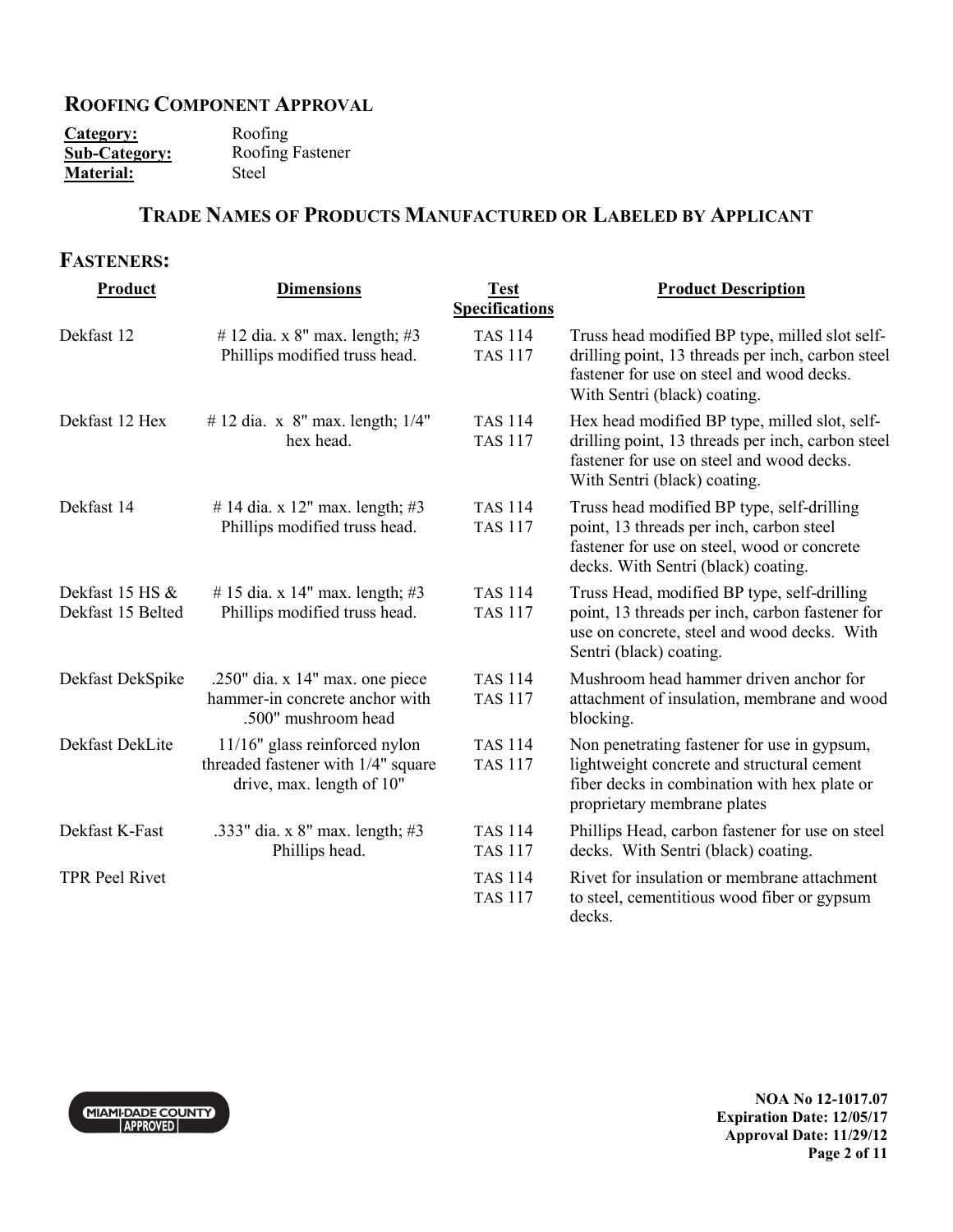# **PLATES:**

| Product                                                                                   | <b>Dimensions</b>                                             | <b>Test</b><br><b>Specifications</b> | <b>Product Description</b>                                                                                       |
|-------------------------------------------------------------------------------------------|---------------------------------------------------------------|--------------------------------------|------------------------------------------------------------------------------------------------------------------|
| Dekfast Isofast<br>$IFC/IW-70x70$                                                         | $2\frac{3}{4}$ " x $2\frac{3}{4}$ "                           | <b>TAS 114</b><br><b>TAS 117</b>     | Galvalume 19 ga. steel insulation and<br>membrane attachment stress plate                                        |
| Isofast IFC/IW-<br>82x40                                                                  | $3\frac{1}{4}$ " x $1\frac{5}{8}$ " oblong or domed<br>convex | <b>TAS 114</b><br><b>TAS 117</b>     | Galvalume 19 ga. steel insulation and<br>membrane attachment stress plate                                        |
| Dekfast Isofast<br>IF/IG-C-82x40                                                          | $3\frac{1}{4}$ " x $1\frac{5}{8}$ " oblong or domed<br>convex | <b>TAS 114</b><br><b>TAS 117</b>     | Galvalume 19 ga. steel insulation and<br>membrane attachment stress plate                                        |
| Dekfast IF-2-SB                                                                           | 2" diameter x .030"                                           | <b>TAS 114</b><br><b>TAS 117</b>     | Galvalume AZ 55 steel plate for use with<br>Dekfast #15 HS Fasteners.                                            |
| Dekfast Isofast IF-<br>2.375-AT Plate                                                     | $2\frac{3}{8}$ " diameter x .038"                             | <b>TAS 114</b><br><b>TAS 117</b>     | Galvalume AZ 55 steel plate for use with<br>Dekfast #15 HS Fasteners.                                            |
| Dekfast Isofast IF-<br>$2.375 - AT$<br>Membrane Plate                                     | $2\frac{3}{8}$ " diameter x .037"                             | <b>TAS 114</b><br><b>TAS 117</b>     | Galvalume AZ 55 steel plate for use with<br>Dekfast #15 HS Fasteners.                                            |
| Dekfast 2" Tri-<br>Lock Nylon Plate                                                       | 2" diameter                                                   | <b>TAS 114</b><br><b>TAS 117</b>     | Nylon Zytel plastic, barbed membrane plate<br>for use with Insul-Fixx fasteners.                                 |
| Dekfast Galvalume<br>Steel Round 2 <sup>3</sup> / <sub>8</sub> "<br>20-Ga Barbed<br>Plate | 2.37" diameter x .037"                                        | <b>TAS 114</b><br><b>TAS 117</b>     | Galvalume AZ 55 steel, barbed plate for use<br>with all Fasteners.                                               |
| Dekfast Galvalume<br><b>Steel Hex</b>                                                     | $2^{7}/8$ " x $3^{1}/4$ " x .018"                             | <b>TAS 114</b><br><b>TAS 117</b>     | Steel, Galvalume AZ50 stress plate for use<br>with all Dekfast fasteners.                                        |
| Dekfast Recessed<br>Galvalume Steel<br>Hex                                                | $2^{7}/8$ " x $3\frac{1}{4}$ " x .018"                        | <b>TAS 114</b><br><b>TAS 117</b>     | Steel, Galvalume AZ50 stress plate for use<br>with #12 Dekfast fasteners.                                        |
| Dekfast Galvalume<br>Steel 3" Round                                                       | 3" diameter x .018"                                           | <b>TAS 114</b><br><b>TAS 117</b>     | Steel, Galvalume AZ50 stress plate for use<br>with all Dekfast fasteners.                                        |
| Dekfast DekLite<br>Galvalume 3"<br>Round Insulation<br>Plate                              | 3" diameter x .017"                                           | <b>TAS 114</b><br><b>TAS 117</b>     | Steel, Galvalume AZ50 stress plate for use<br>with DekLite fastener                                              |
| Dekfast DekLite<br>Galvalume 2"<br>Round Plate                                            | 2" diameter x .032"                                           | <b>TAS 114</b><br><b>TAS 117</b>     | Steel, Galvalume AZ50 stress plate for use<br>with DekLite fastener                                              |
| Dekfast Dekflat<br><b>Round Plastic</b><br>Lock Plate                                     | 3" diameter                                                   | <b>TAS 114</b><br><b>TAS 117</b>     | Polypropylene round stress plate with a<br>recessed hole for use with $#12, #14$ and $#15$<br>Dekfast fasteners. |



**NOA No 12-1017.07 Expiration Date: 12/05/17 Approval Date: 11/29/12 Page 3 of 11**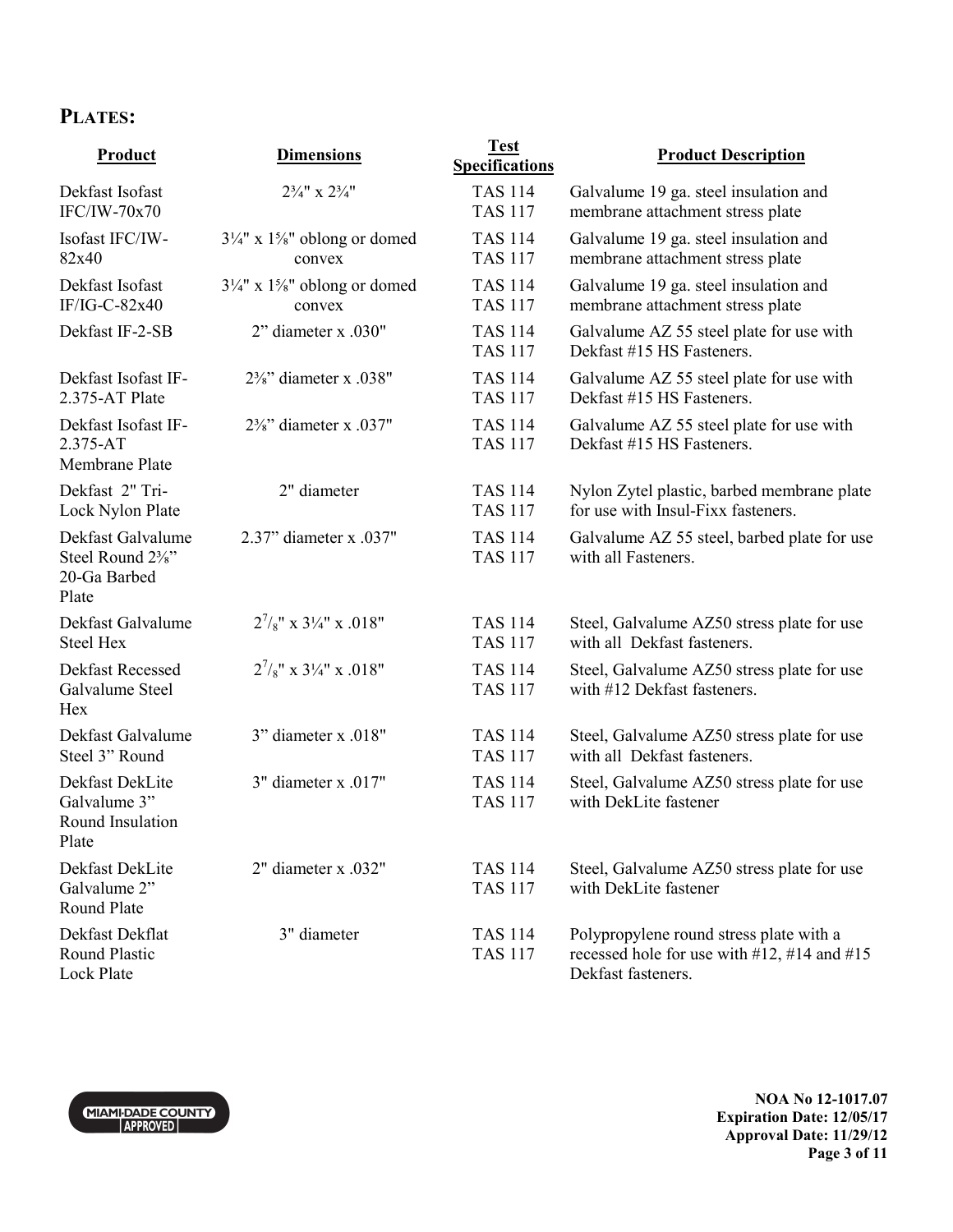## **PRE-ASSEMBLED SYSTEMS:**

| <b>Product</b> | <b>Dimensions</b>                                                                                | <b>Test</b><br><b>Specifications</b> | <b>Product Description</b>                                                                                                                                     |
|----------------|--------------------------------------------------------------------------------------------------|--------------------------------------|----------------------------------------------------------------------------------------------------------------------------------------------------------------|
| $#14$ Plastic  | Dekfast System ES Dekfast #14 screw and Dekfast<br>Dekflat Round Plastic Lock Plate<br>assembly. | <b>TAS 114</b>                       | Phillips head, pinched drill point,<br>preassembled steel screw and 3" plastic plate<br>fastening system for insulation attachment to<br>steel and wood decks. |
| #12 Plastic    | Dekfast System ES Dekfast #12 screw and Dekfast<br>Dekflat Round Plastic Lock Plate<br>assembly. | <b>TAS 114</b>                       | Phillips head, pinched drill point,<br>preassembled steel screw and 3" plastic plate<br>fastening system for insulation attachment to<br>steel and wood decks. |
| $#12$ Steel    | Dekfast System ES Dekfast #12 screw and Dekfast<br>Galvalume Steel 3" Round Plate<br>assembly.   | <b>TAS 114</b>                       | Hex washer head, pinched drill point, carbon<br>steel screw and 3" metal plate fastening<br>system for insulation and membrane<br>attachment into steel decks  |

# **MANUFACTURING LOCATION:**

- 1. Medina, OH.
- 2. Wyomissing, PA
- 3. Reading, PA.



**NOA No 12-1017.07 Expiration Date: 12/05/17 Approval Date: 11/29/12 Page 4 of 11**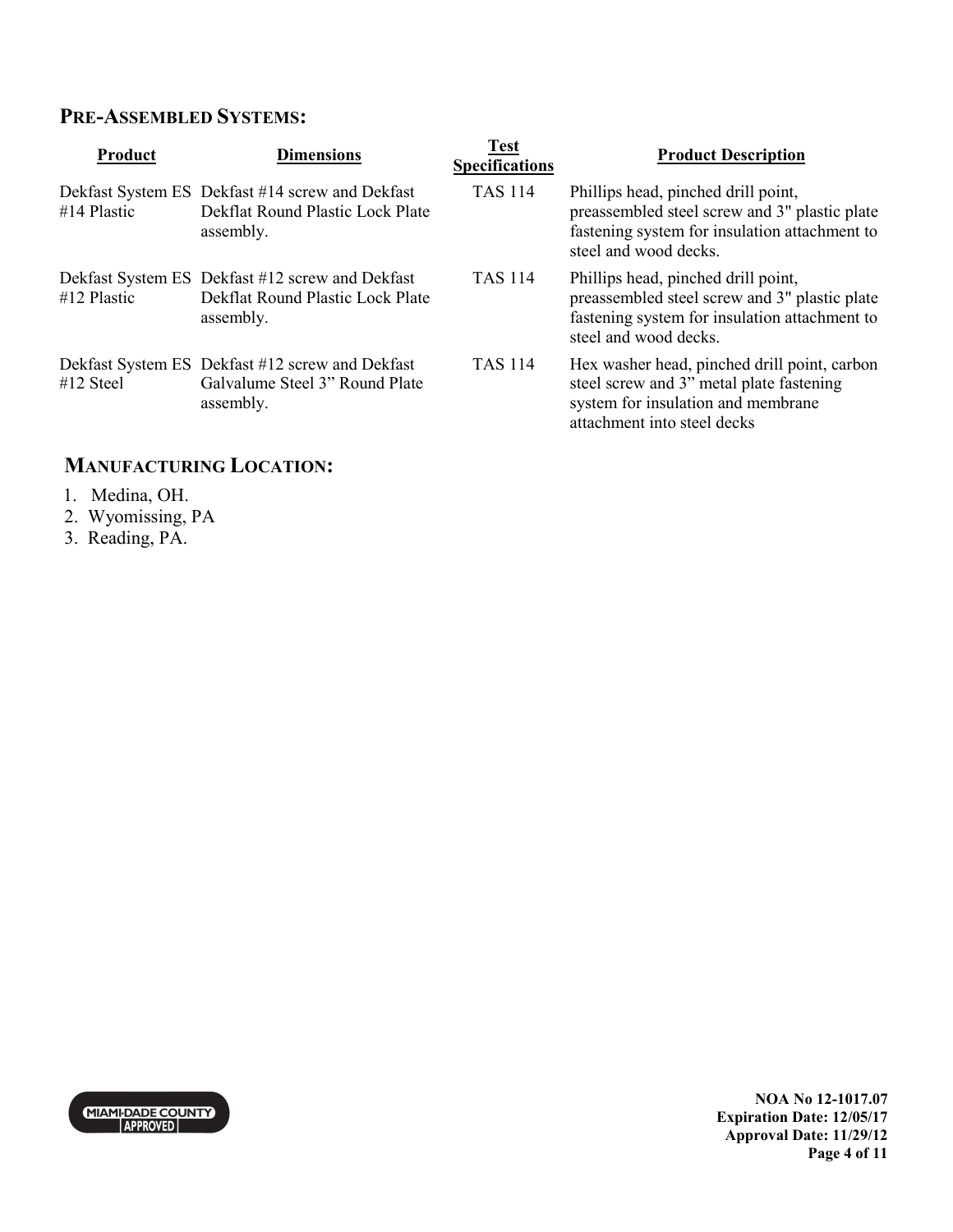# **EVIDENCE SUBMITTED:**

| <b>Test Agency/Identifier</b>                | <b>Name</b>                        | <b>Report</b>        | <b>Date</b> |
|----------------------------------------------|------------------------------------|----------------------|-------------|
| <b>Factory Mutual</b>                        | 4470                               | J.I. 0Y8A5.AM        | 07/25/95    |
| <b>Research Corporation</b>                  | 4470                               | J.I. 0W0Q3.AM        | 05/08/95    |
|                                              | 4470                               | J.I. IR5A7.AM        | 05/06/91    |
|                                              | 4470                               | J.I. 0Y0A8.AM        | 08/17/95    |
|                                              | 4470                               | 3030118              | 05/11/07    |
|                                              | 4470                               | 3009012              | 11/21/00    |
|                                              | 4450                               | 3003515              | 08/17/01    |
|                                              | 4470                               | 3023807              | 06/08/06    |
|                                              | 4470                               | 3015205              | 05/10/04    |
|                                              | 4470                               | 3012588              | 12/28/04    |
| <b>Case Consulting</b><br>Laboratories, Inc. | Pull Out                           | NO. 00211-001        | 09/02/87    |
| Exterior Research &                          | TAS 117 (A), (B) & (C)             | #3806.03.97-1        | 03/15/97    |
| Design, LLC.                                 | TAS 117(A)                         | #3907.12.97-1        | 12/15/97    |
|                                              | TAS 117(A), (B) & (C)              | Report #4593.12.97-1 | 12/15/97    |
| <b>ATEC</b><br>ASSOCIATES, INC.              | Pull Out / Shear Data              | 02108/4831           | 09/28/90    |
| Dynatech Engineering<br>Corporation          | Pull Out/Pull Over Data            | 6.94.2               | 06/04/94    |
| Trinity Engineering, Inc.                    | Dynamic Pull Through<br>TAS 117(B) | Report #4590.10.95-1 | 10/01/95    |



**NOA No 12-1017.07 Expiration Date: 12/05/17 Approval Date: 11/29/12 Page 5 of 11**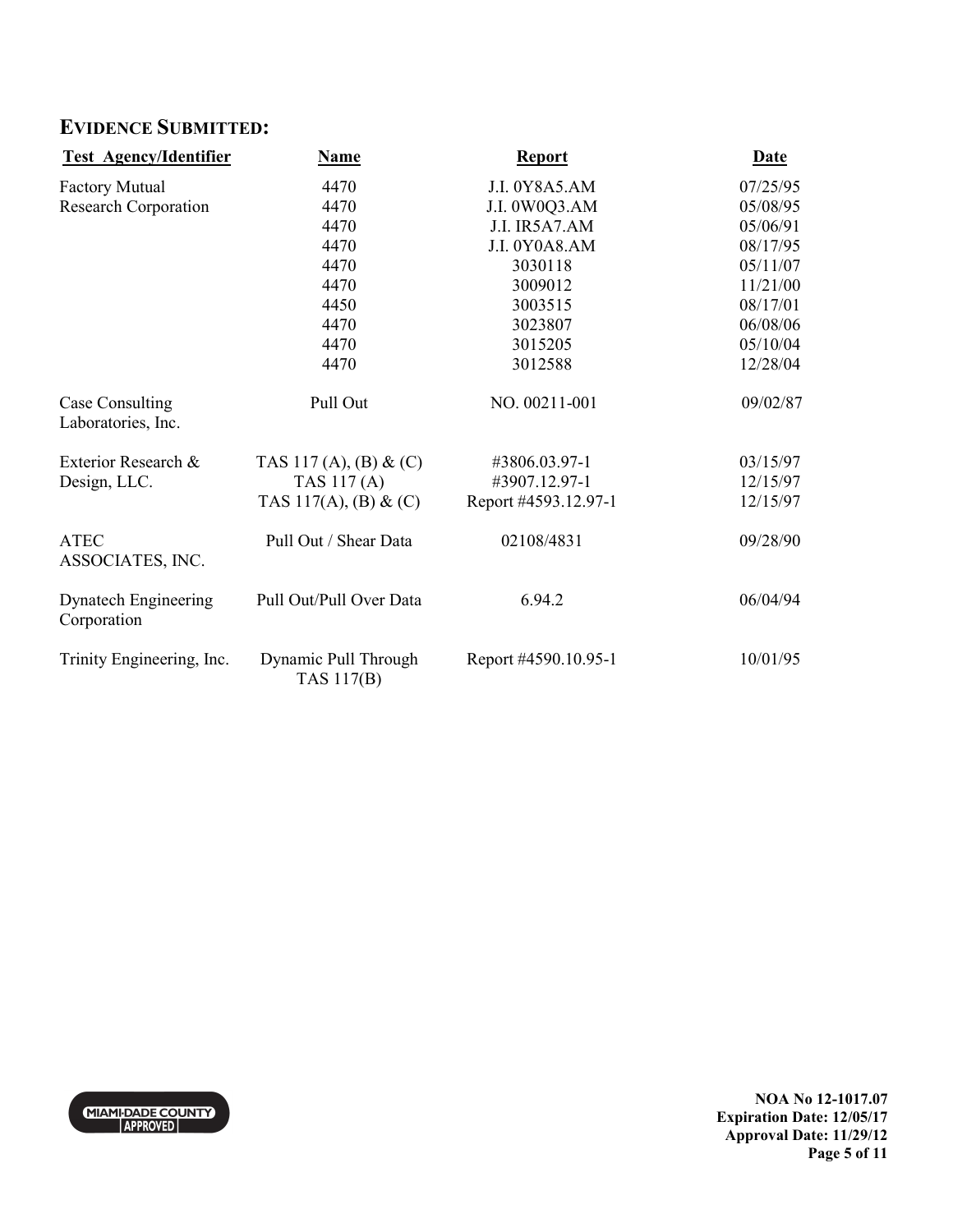## **TYPICAL PROPERTIES:**

| Withdrawal Resistance Performance - TAS 117(A) - Static Load |                            |                                        |                                                     |
|--------------------------------------------------------------|----------------------------|----------------------------------------|-----------------------------------------------------|
| <b>Fastener</b>                                              | <b>Deck Type</b>           | min. Penetration /<br><b>Embedment</b> | <b>Static Withdrawal</b><br><b>Resistance (lbf)</b> |
| Dekfast 12 (or 12 Hex)                                       | min. $19/32$ " plywood     | $\frac{1}{2}$                          | 204.5                                               |
|                                                              | min. 22 ga. grade A steel  | $\frac{1}{2}$                          | 213.5                                               |
| Dekfast 14                                                   | min. 19/32" plywood        | $\frac{1}{2}$                          | 222.0                                               |
|                                                              | min. 22 ga. grade A steel  | $\frac{1}{2}$                          | 261.0                                               |
|                                                              | min. 3,000 psi concrete    | $\overline{1"$                         | 301.5                                               |
| Dekfast 15                                                   | min. $19/32$ " plywood     | $\frac{1}{2}$ "                        | 304.0                                               |
|                                                              | min. 22 ga. grade A steel  | $\frac{1}{2}$ "                        | 273.0                                               |
|                                                              | min. 3,000 psi concrete    | 1"                                     | 331.5                                               |
| Dekfast K-Fast                                               | min. 22 ga. grade E steel  | $\frac{1}{2}$ "                        | 973.3                                               |
| DekSpike                                                     | min. 3,000 concrete        | 1"                                     | 355.0                                               |
| DekLite                                                      | Cementitious wood fiber    | 1.5"                                   | 123.0                                               |
|                                                              | poured gypsum              | 1.5"                                   | 155.9                                               |
|                                                              | Min. 200 psi cellular LWC  | 1.5"                                   | 110.8                                               |
|                                                              | (28 day cure)              |                                        |                                                     |
|                                                              | Min. 200 psi aggregate LWC | 1.5"                                   | 188.1                                               |
|                                                              | (28 day cure)              |                                        |                                                     |
| <b>TPR Peel Rivet</b>                                        | Aged gypsum (through)      | N/A                                    | 334.3                                               |
|                                                              | Aged gypsum (embedded)     | 1"                                     | 306.6                                               |
|                                                              | Min. 22 ga. steel          | N/A                                    | 231.2                                               |
|                                                              | Min. 26 ga. steel          | N/A                                    | 157.9                                               |
|                                                              | Tectum (through)           | N/A                                    | 98.4                                                |

#### **Note: A 2 to 1 margin of saftey has been applied to test results producing the design values noted herein.**



**NOA No 12-1017.07 Expiration Date: 12/05/17 Approval Date: 11/29/12 Page 6 of 11**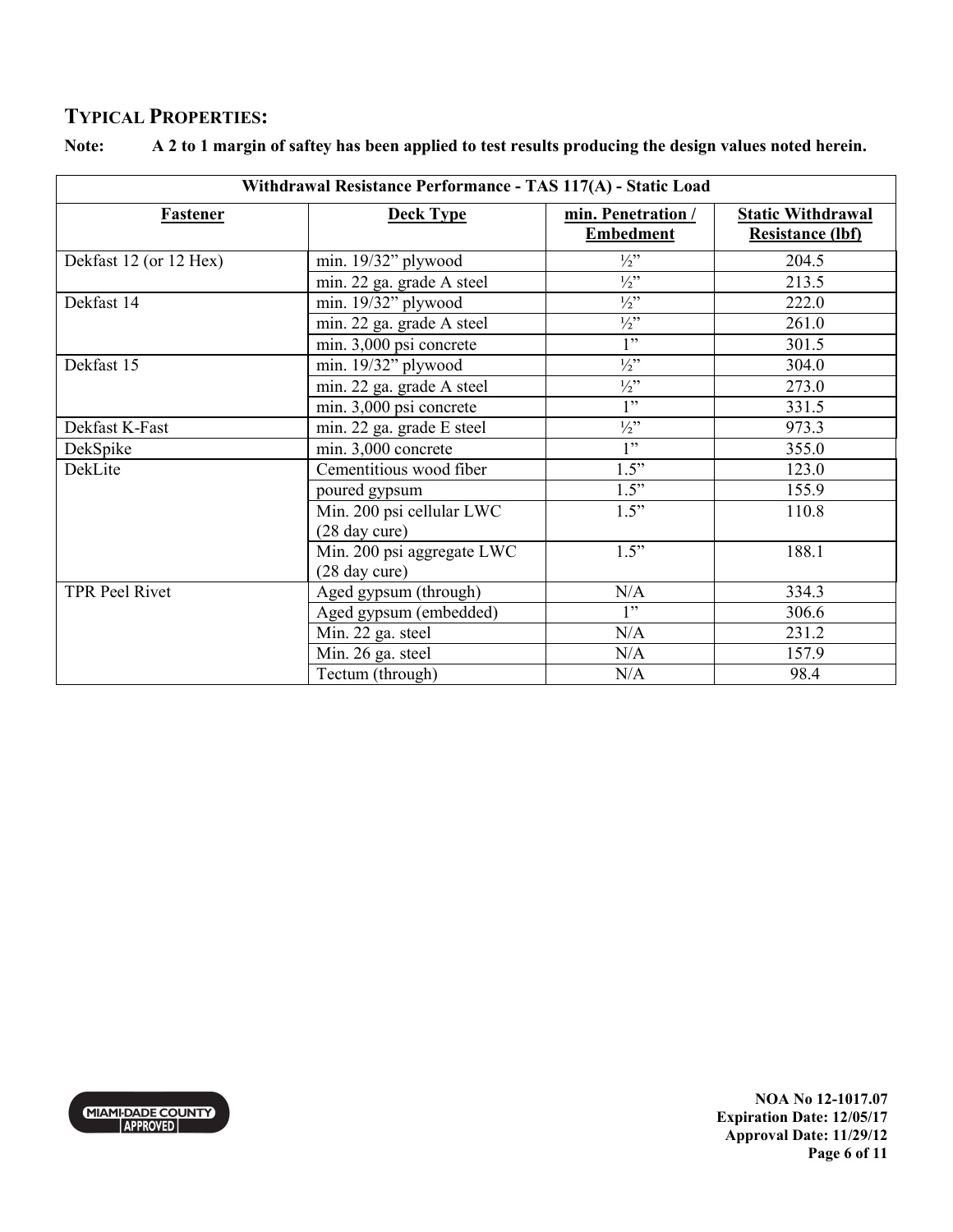| Withdrawal Resistance Performance - TAS 117(A) - Pulsating Load |                                             |                                        |                                                     |
|-----------------------------------------------------------------|---------------------------------------------|----------------------------------------|-----------------------------------------------------|
| Fastener                                                        | <b>Deck Type</b>                            | min. Penetration /<br><b>Embedment</b> | <b>Static Withdrawal</b><br><b>Resistance (lbf)</b> |
| Dekfast 12 (or 12 Hex)                                          | min. $19/32$ " plywood                      | $\frac{1}{2}$ "                        | 163.0                                               |
|                                                                 | min. 22 ga. grade A steel                   | $\frac{1}{2}$ "                        | 169.8                                               |
| Dekfast 14                                                      | min. $19/32$ " plywood                      | $\frac{1}{2}$ "                        | 187.2                                               |
|                                                                 | min. 22 ga. grade A steel                   | $\frac{1}{2}$                          | 163.9                                               |
|                                                                 | min. 3,000 psi concrete                     | 1"                                     | 285.0                                               |
| Dekfast 15 HS &                                                 | min. 19/32" plywood                         | $\frac{1}{2}$ "                        | 228.7                                               |
| Dekfast 15 Belted                                               | min. 22 ga. grade A steel                   | $\frac{1}{2}$                          | 179.5                                               |
|                                                                 | min. 3,000 psi concrete                     | 1"                                     | 302.6                                               |
| DekSpike                                                        | min. 3,000 concrete                         | 1"                                     | 322.7                                               |
| DekLite                                                         | Cementitious wood fiber                     | 1.5"                                   | 112.9                                               |
|                                                                 | poured gypsum                               | 1.5"                                   | 125.7                                               |
|                                                                 | Min. 200 psi cellular LWC<br>(28 day cure)  | 1.5"                                   | 89.5                                                |
|                                                                 | Min. 200 psi aggregate LWC<br>(28 day cure) | 1.5"                                   | 150.8                                               |
| <b>TPR Peel Rivet</b>                                           | Aged gypsum (through)                       | N/A                                    | 280.0                                               |
|                                                                 | Aged gypsum (embedded)                      | 1"                                     | 215.0                                               |
|                                                                 | Min. 22 ga. steel                           | N/A                                    | 230.5                                               |
|                                                                 | Min. 26 ga. steel                           | N/A                                    | 145.5                                               |
|                                                                 | Tectum (through)                            | N/A                                    | 79.5                                                |



**NOA No 12-1017.07 Expiration Date: 12/05/17 Approval Date: 11/29/12 Page 7 of 11**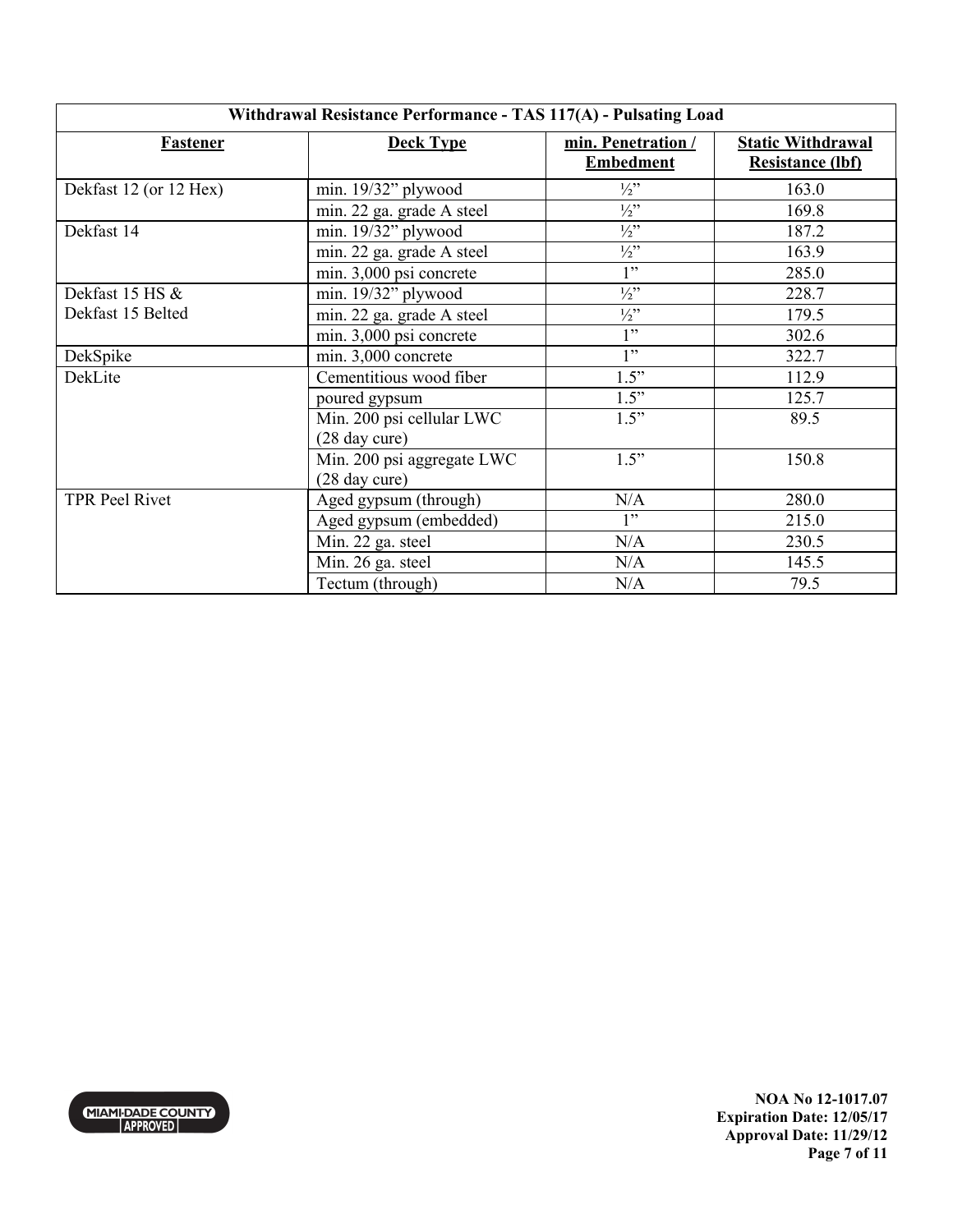| Base Sheet Pull-Through Performance, Dekfast Hex Plate, TAS 117(B) |                                |                                            |
|--------------------------------------------------------------------|--------------------------------|--------------------------------------------|
| <b>Base Sheet</b><br>Manufacturer                                  | <b>Base</b><br><b>Sheet</b>    | <b>Dynamic Pull Through</b><br>Value (lbf) |
| Generic                                                            | <b>ASTM#30</b>                 | 89                                         |
| Generic                                                            | ASTM#43                        | 115                                        |
| <b>Allied Signal</b>                                               | <b>Black Armor Glass Base</b>  | 118                                        |
| <b>Black Warrior</b>                                               | Arrowglass Base                | 105                                        |
| Celotex Corporation                                                | HydroStop                      | 240                                        |
|                                                                    | Vaporbar GB                    | 127                                        |
| The Garland Company                                                | <b>HPR</b> Glasfelt            | 139                                        |
| <b>GAF</b> Materials                                               | GAFGLAS #75                    | 159                                        |
| Corporation                                                        |                                |                                            |
| <b>GS Roofing Products</b>                                         | GlasBase                       | 134                                        |
| Company, Inc.                                                      | Poly SMS                       | 257                                        |
| Koppers Industries                                                 | <b>Glass Fiber Base Sheet</b>  | 136                                        |
|                                                                    | Organic Base Sheet             | 193                                        |
| Malarkey Roofing                                                   | #501 Premium I                 | 156                                        |
| Company                                                            | #602 Arctic Shield             | 170                                        |
|                                                                    | #603 Superbase                 | 210                                        |
|                                                                    | #605 Panoply                   | 317                                        |
| Johns Manville                                                     | NBS G-2 Base                   | 123                                        |
| Corporation                                                        | Nordstar Base                  | 214                                        |
|                                                                    | <b>Glass Ply Premier</b>       | 167                                        |
|                                                                    |                                |                                            |
|                                                                    | Dynabase                       | 209                                        |
|                                                                    | Glasbase                       | 157                                        |
|                                                                    | Ventsulation                   | 147                                        |
| Siplast                                                            | Parabase                       | 122                                        |
|                                                                    | Parabase Plus                  | 176                                        |
| SOPREMA, Inc.                                                      | Sopra-G                        | 161                                        |
|                                                                    | Elastophene 180                | 253                                        |
|                                                                    | Sopralene 180                  | 253                                        |
| Tamko Roofing Products,                                            | Glass-Base                     | 173                                        |
| Inc.                                                               | Base-N-Ply                     | 201                                        |
|                                                                    | Versa Base                     | 235                                        |
|                                                                    | Type 43 Base Sheet             | 188                                        |
| Tremco                                                             | <b>BURMastic Glass Ply</b>     | 156                                        |
|                                                                    | <b>BURMastic Composite Ply</b> | 331                                        |
| U.S. Intec, Inc.                                                   | <b>Ultra Base</b>              | 157                                        |
|                                                                    | <b>Modified Base</b>           | 281                                        |
| W.P. Hickman Systems,                                              | Multi Ply                      | 197                                        |
| Inc.                                                               | Performance Ply                | 285                                        |
|                                                                    | Multi-Ply Glass CL             | 294                                        |

**1** Dynamic Pull-Through Values listed relate to Dekfast Hex Plate bonded between listed base sheet and one ply of type IV in 25 lbs/sq of ASTM D 312, type III asphalt.



**NOA No 12-1017.07 Expiration Date: 12/05/17 Approval Date: 11/29/12 Page 8 of 11**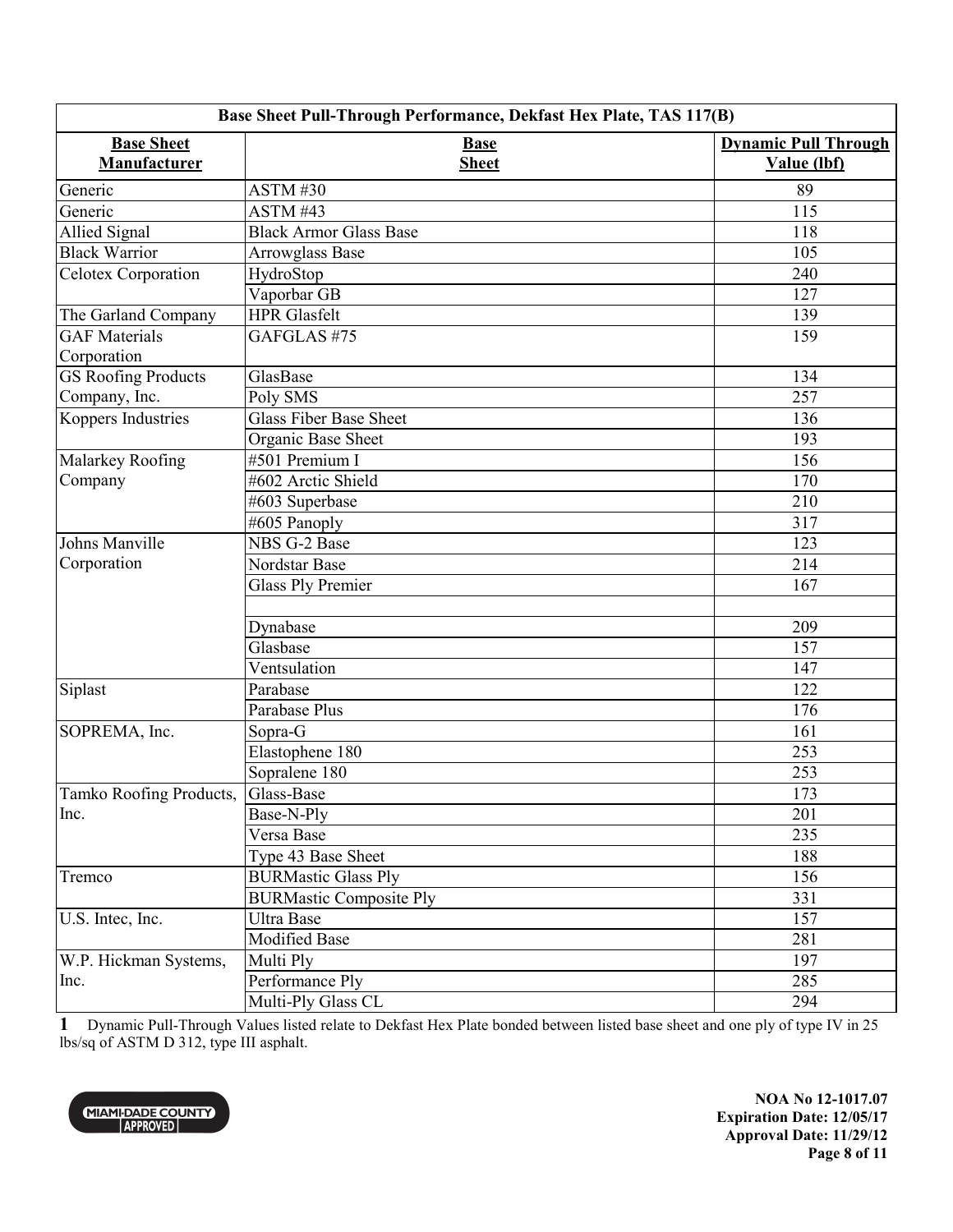| Membrane Pull-Through Performance, TAS 117(B)                               |                      |                                            |
|-----------------------------------------------------------------------------|----------------------|--------------------------------------------|
| <b>Stress Plate</b>                                                         | Membrane             | <b>Dynamic Pull Through</b><br>Value (lbf) |
|                                                                             |                      |                                            |
| Dekfast 2" Tri-Lock                                                         | Carlisle Sure Seal   | 148.2                                      |
| Nylon Plate                                                                 | CentiMark HyPlus     | 162.9                                      |
|                                                                             | GenFlex RM           | 187.3                                      |
|                                                                             | HPG SR-50            | 213.0                                      |
|                                                                             | <b>RPM HyShield</b>  | 159.3                                      |
|                                                                             | Seal-Dry 3000        | 203.9                                      |
| Dekfast Galvalume Steel                                                     | Carlisle Sure Seal   | 120.2                                      |
| 3" Round                                                                    | Firestone Rubbergard | 151.5                                      |
|                                                                             | GenFlex II           | 140.7                                      |
| Dekfast Galvalume Steel                                                     | CentiMark HyPlus     | 178.9                                      |
| Round 2 <sup>3</sup> / <sub>8</sub> " 20-Ga Barbed   Firestone UltraPly 78+ |                      | 189.8                                      |
| Plate                                                                       | GenFlex RM           | 238.6                                      |
|                                                                             | HPG SR-50            | 244.0                                      |
|                                                                             | <b>RPM HyShield</b>  | 185.9                                      |
|                                                                             | Seal-Dry 3000        | 255.6                                      |

**Notes: 1.** A margin of safety of 2 to 1 has been applied to test results producing the design values noted herein.



**NOA No 12-1017.07 Expiration Date: 12/05/17 Approval Date: 11/29/12 Page 9 of 11**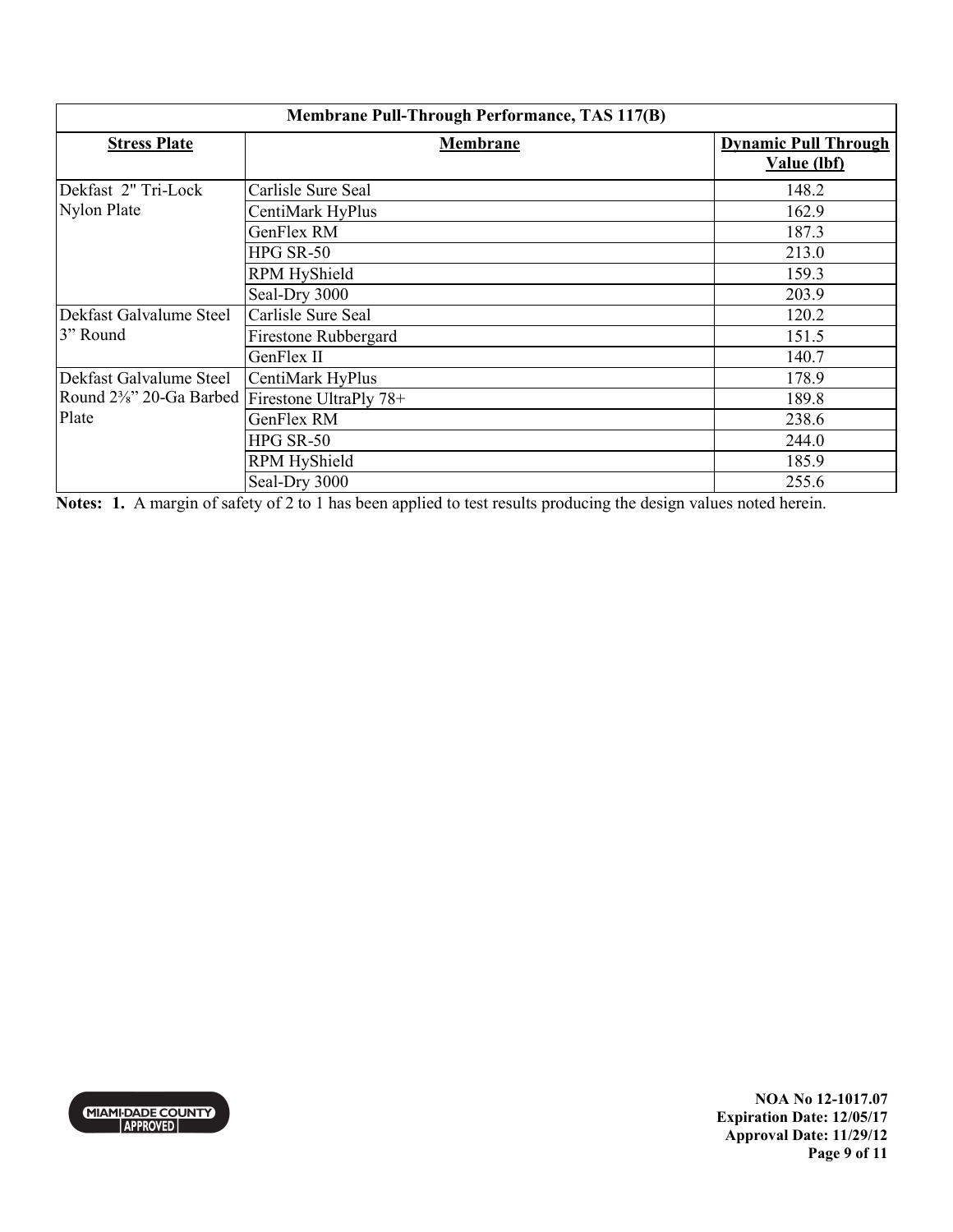### **APPROVED APPLICATIONS:**

| <b>Trade Name:</b>                   | Dekfast 12                                                                                                                                                                                                                                                                                              |
|--------------------------------------|---------------------------------------------------------------------------------------------------------------------------------------------------------------------------------------------------------------------------------------------------------------------------------------------------------|
| Deck:<br><b>Compatible Plate(s):</b> | 18-22 ga. steel, wood, min. $\frac{19}{32}$ " plywood or wood plank.<br>Lock Plate or Hex Plate (insulation only), 2" round barbed seam plate, 2" round seam plate<br>and proprietary seam and fastening assembly plates listed in the specific Roof Assembly,<br>Product Control Notice of Acceptance. |
| <b>Application:</b>                  | See specific Roof Assembly Product Control Notice of Acceptance for fastener density and<br>approved attachment patterns.                                                                                                                                                                               |
| <b>Trade Name:</b>                   | Dekfast 12 Hex                                                                                                                                                                                                                                                                                          |
| Deck:                                | 18-22 ga. steel, wood, min. $\frac{19}{32}$ " plywood or wood plank.                                                                                                                                                                                                                                    |
| <b>Compatible Plate(s):</b>          | Hex Plate (insulation only) and proprietary seam and fastening assembly plates listed in the<br>specific Roof Assembly, Product Control Notice of Acceptance.                                                                                                                                           |
| <b>Application:</b>                  | See specific Roof Assembly Product Control Notice of Acceptance for fastener density and<br>approved attachment patterns.                                                                                                                                                                               |
| <b>Trade Name:</b>                   | Dekfast 14                                                                                                                                                                                                                                                                                              |
| Deck:                                | 18-22 ga. steel, wood, min. $\frac{19}{32}$ " plywood or wood plank, 2500 psi concrete or concrete                                                                                                                                                                                                      |
| <b>Compatible Plate(s):</b>          | plank.<br>Lock Plate or Hex Plate (insulation only), 2" round barbed seam plate, 2" round seam plate<br>and proprietary seam and fastening assembly plates for membrane and component attachment                                                                                                        |
| <b>Application:</b>                  | listed in the specific Roof Assembly, Product Control Notice of Acceptance.<br>See specific Roof Assembly Product Control Notice of Acceptance for fastener density and<br>approved attachment patterns.                                                                                                |
| <b>Trade Name:</b>                   | Dekfast 15 HS & Dekfast 15 Belted                                                                                                                                                                                                                                                                       |
| Deck:                                | 18-22 ga. steel, wood, min. $\frac{19}{32}$ " plywood or wood plank, 2500 psi concrete or concrete                                                                                                                                                                                                      |
| <b>Compatible Plate(s):</b>          | plank.<br>Lock Plate or Hex Plate (insulation only), 2" round barbed seam plate, 2" round seam plate<br>and proprietary seam and fastening assembly plates for membrane and component attachment                                                                                                        |
| <b>Application:</b>                  | listed in the specific Roof Assembly, Product Control Notice of Acceptance.<br>See specific Roof Assembly Product Control Notice of Acceptance for fastener density and<br>approved attachment patterns.                                                                                                |
| <b>Trade Name:</b>                   | <b>DekSpike®</b>                                                                                                                                                                                                                                                                                        |
| Deck:                                | Structural concrete, 2500 psi and greater and precast concrete plank.                                                                                                                                                                                                                                   |
| <b>Compatible Plate(s):</b>          | Lock Plate or Hex Plate and proprietary seam and fastening assembly plates for membrane<br>and component attachment listed in the specific Roof Assembly, Product Control Notice of<br>Acceptance.                                                                                                      |
| <b>Application:</b>                  | See specific Roof Assembly Product Control Notice of Acceptance for fastener density and<br>approved attachment patterns.                                                                                                                                                                               |

MIAMI-DADE COUNTY